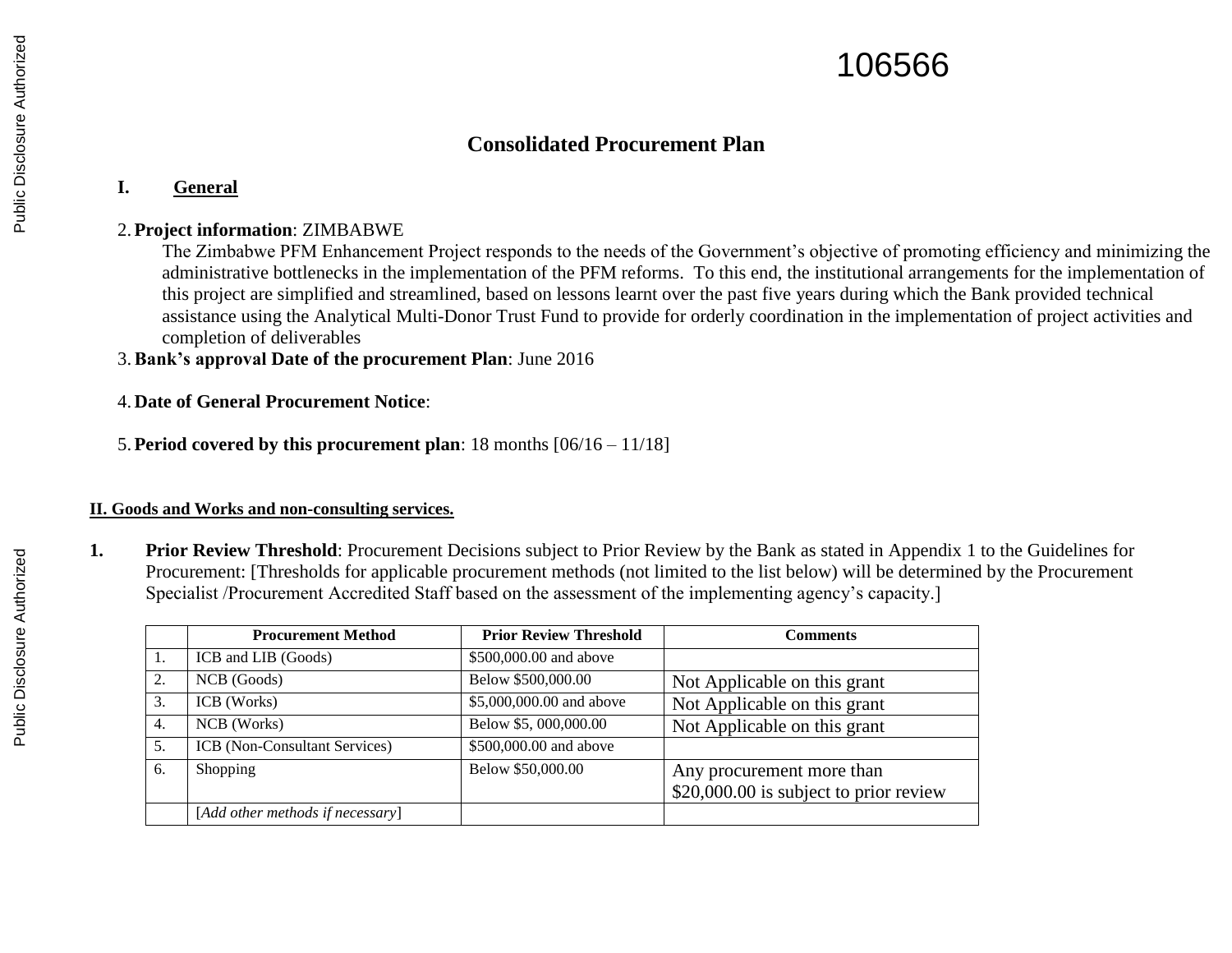- **2. Prequalification**. Bidders for \_\_\_\_N/A\_\_\_\_\_\_\_ shall be prequalified in accordance with the provisions of paragraphs 2.9 and 2.10 of the Guidelines.
- **3. Proposed Procedures for CDD Components (as per paragraph. 3.17 of the Guidelines:** [Refer to the relevant CDD project implementation document approved by the Bank]
- **4. Reference to (if any) Project Operational/Procurement Manual:**
- **5. Any Other Special Procurement Arrangements**: N/A

## **6. Procurement Packages with Methods and Time Schedule**

[List the Packages which require Bank's prior review first and then the other packages]

|                        |                                                                                                                                                                                                            |                         |                       | $\overline{5}$                  | 6                                  |                                        | $\mathbf{\mathsf{R}}$           | 9                                                                                      |
|------------------------|------------------------------------------------------------------------------------------------------------------------------------------------------------------------------------------------------------|-------------------------|-----------------------|---------------------------------|------------------------------------|----------------------------------------|---------------------------------|----------------------------------------------------------------------------------------|
| Ref.<br>N <sub>0</sub> | Contract<br>(Description)                                                                                                                                                                                  | Estimated<br>Cost (USD) | Procurement<br>Method | Prequalificati<br>on $(yes/no)$ | Domestic<br>Preference<br>(yes/no) | Review<br>by Bank<br>(Prior /<br>Post) | Expected<br>Bid-Opening<br>Date | Comments                                                                               |
| $\mathbf{I}$ .         | Procurement of SAP licenses for<br>budget module, payroll module<br>and rollout to local governments                                                                                                       | \$1,670,000.00          | DC                    | N <sub>O</sub>                  | N <sub>O</sub>                     | Prior                                  | 09/2016                         |                                                                                        |
| 2.                     | IFMS implementation services<br>(non-consulting services) to<br>support (i) roll out of budget<br>module (ii) IFMS rollout to district<br>centres & town councils and (iii)<br>migration to payroll module | 2,610,000.00            | <b>ICB</b>            | N <sub>O</sub>                  | N <sub>O</sub>                     | Prior                                  | 07/2016                         |                                                                                        |
| 3.                     | Procurement of ICT Equipment;<br>(i) Lot 1: specialized equipment-<br>video conference + translation<br>equipment<br>(ii) Lot 2: Network Equipment                                                         | \$3,080,000.00          | <b>ICB</b>            | N <sub>O</sub>                  | N <sub>O</sub>                     | Prior                                  | 06/2016                         | All ICT related<br>equipment have<br>been consolidated<br>and will be<br>procured as a |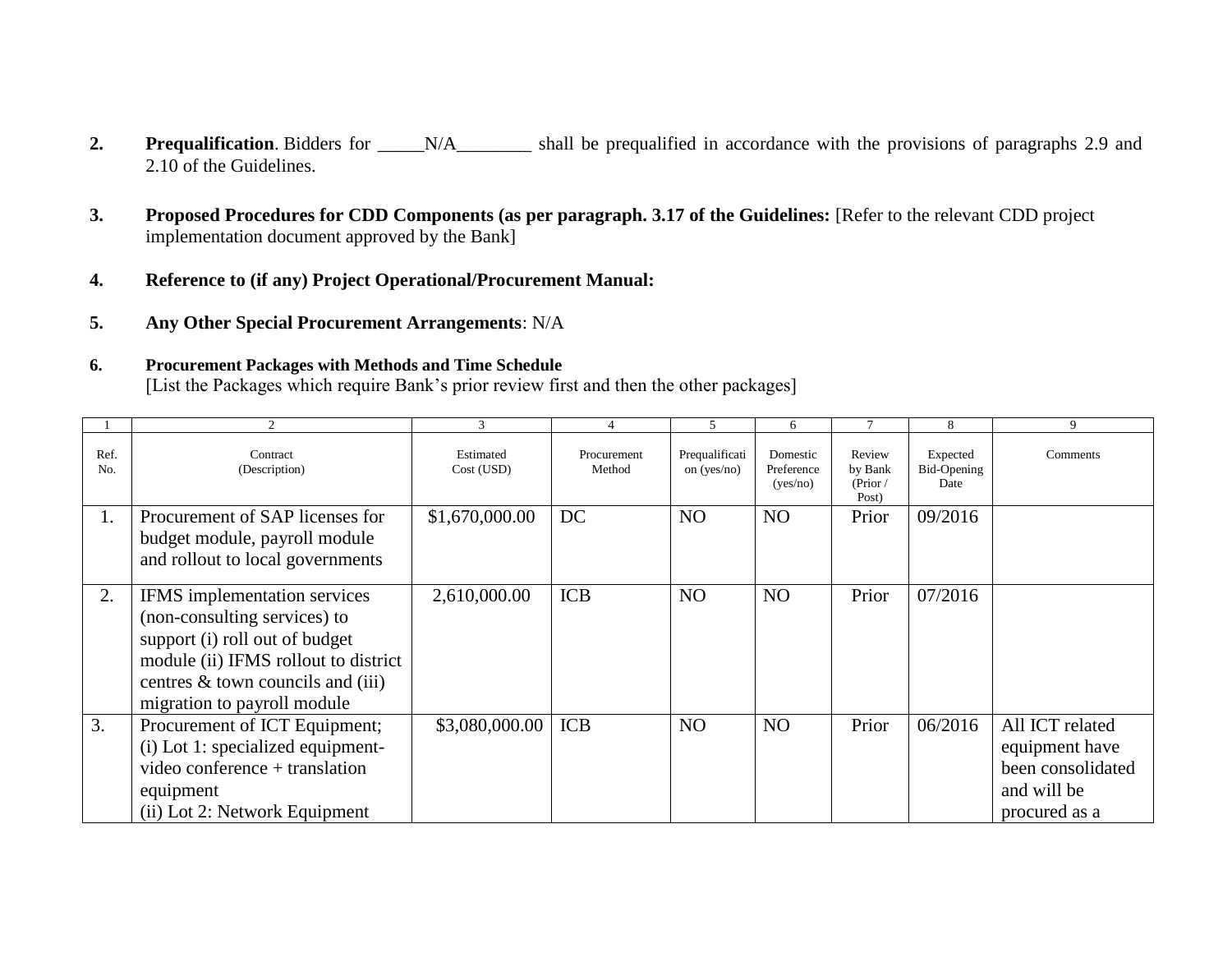|     | (iii) Lot 3: Servers, Computers,<br>Printers, Laptops, external drives,<br>projectors & accessories<br>for all beneficiaries and IFMS<br>rollout to town councils and<br>districts centres and upgrade of<br>existing IFMS infrastructure |                |                         |    |                |       |         | package. |
|-----|-------------------------------------------------------------------------------------------------------------------------------------------------------------------------------------------------------------------------------------------|----------------|-------------------------|----|----------------|-------|---------|----------|
| 4.  | Software maintenance/SLA for<br><b>SAP</b> licenses                                                                                                                                                                                       | \$1,296,000.00 | <b>ICB</b>              | NO | NO             | Prior | 07/2016 |          |
| 5.  | Procurement of:<br>(i)Network Monitoring tools<br>(ii) Network technician tool kits<br>(iii) ASA 5510 firewall<br>(iv) 9U Cabinet lockable<br>(v) Biometric entry control<br>(vi) CCTV                                                    | \$500,000.00   | <b>ICB</b>              | NO | NO             | Prior | 08/2016 |          |
| 6.  | Procurement of Office equipment<br>for Internal Audit such as PA<br>System, TV & DVD, AG and<br><b>PMU</b>                                                                                                                                | \$40,000.00    | Shopping                | NO | NO             | Prior | 06/2016 |          |
| 7.  | Procurement of Office furniture<br>for Internal Audit and PIU;                                                                                                                                                                            | \$50,000.00    | Shopping                | NO | N <sub>O</sub> | Prior | 06/2016 |          |
| 8.  | Procurement of Office furniture<br>for Parliament and Auditor<br>General                                                                                                                                                                  | \$50,000.00    | Shopping                | NO | NO             | Prior | 06/2016 |          |
| 9.  | Procurement of motor vehicles;<br>(i)Project vehicles (double cabs)<br>(ii) 30 seater minibus<br>(iii) Bus                                                                                                                                | \$270,000.00   | Competitive<br>Shopping | NO | NO             | Prior | 07/2016 |          |
| 10. | (i) Upgrade internet access hub                                                                                                                                                                                                           | \$50,000.00    | Shopping                | NO | NO             | Prior | 06/2016 |          |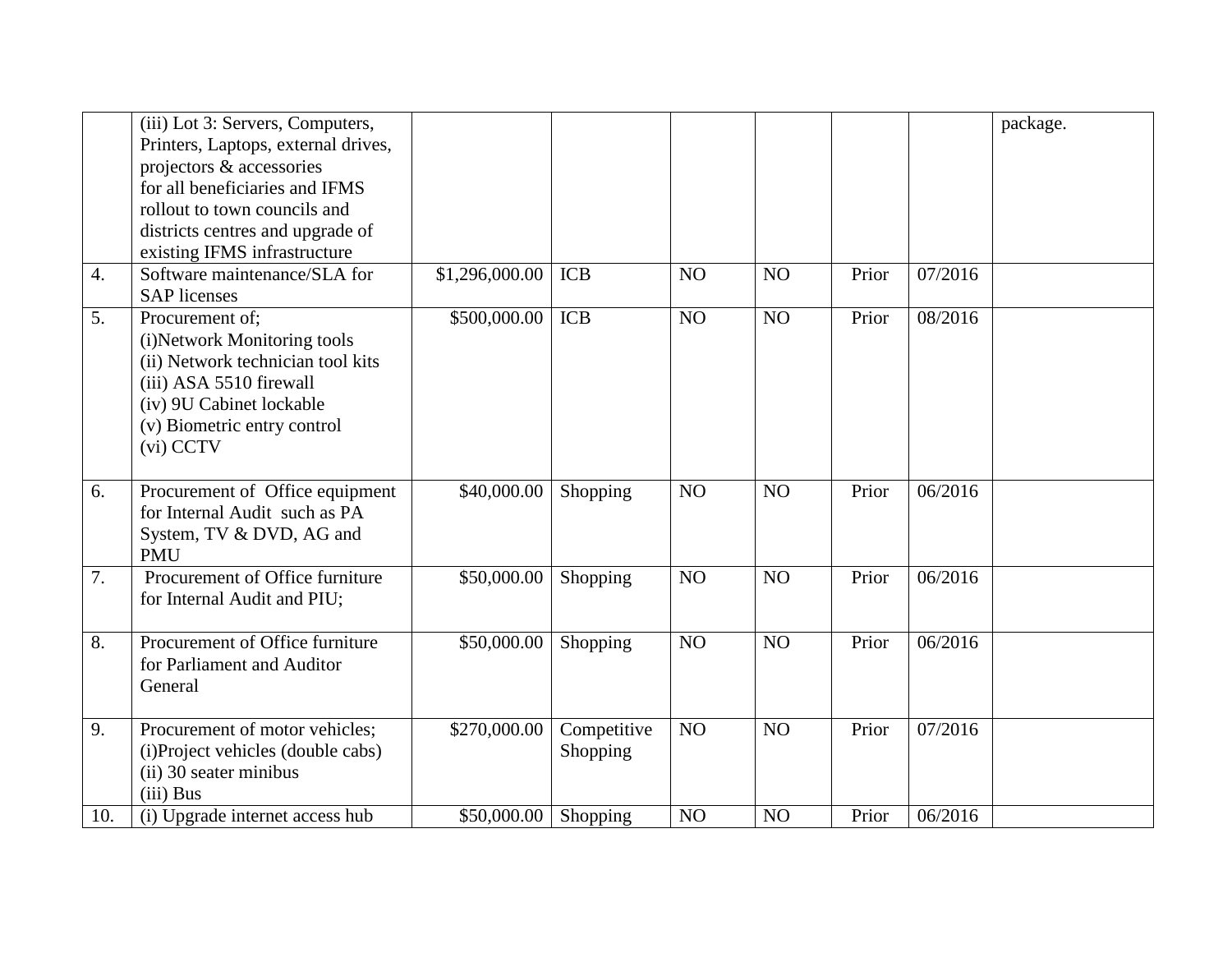|     | and fiber roam<br>(ii) Increase internet bandwidth<br>and monthly rentals for Parliament<br>and Budget Office                                                                                                     |              |                         |                |                |       |         |  |
|-----|-------------------------------------------------------------------------------------------------------------------------------------------------------------------------------------------------------------------|--------------|-------------------------|----------------|----------------|-------|---------|--|
| 11. | (i) Supply and delivery of air-<br>conditioning units for 3<br>$boards + 1 training centre$<br>(ii) Office blinds, 10 floors, 15<br>office per floor, 3 windows per<br>office<br>(iii) Carpet for training centre | \$50,000.00  | Shopping                | NO             | NO             | Prior | 07/2016 |  |
| 12. | (i) Printing of manuals for<br>Parliament & Auditor General<br>(ii) Printing of Exhibition<br>materials for Auditor General                                                                                       | \$50,000.00  | Shopping                | NO             | NO             | Prior | 08/2016 |  |
| 13. | Refurbishment of training room<br>for Auditor General and PFMS                                                                                                                                                    | \$50,000.00  | Shopping                | NO             | NO             | Prior | 08/2016 |  |
| 14. | Promotional material for PFMS<br>[T-Shirts, Golf shirts & zipped]<br>folders]                                                                                                                                     | \$8,000.00   | Shopping                | NO             | NO             | Post  | 06/2016 |  |
| 15. | (i) Business planning $\&$<br>consolidation solution for PFMS<br>(ii) Network scanning & intruder<br>control software for PFMS<br>(iii) Antivirus Cooperate edition<br>(SOPHOS) for PFMS                          | \$782,000.00 | <b>ICB</b>              | N <sub>O</sub> | N <sub>O</sub> | Prior | 10/2016 |  |
| 16. | (i) CAAT Software for Internal<br>Audit & Auditor General                                                                                                                                                         | \$130,000.00 | Competitive<br>Shopping | NO             | NO             | Prior | 08/2016 |  |
|     | (ii) Audit report database software<br>for Auditor General                                                                                                                                                        | \$50,000.00  | Shopping                | NO             | NO             | Prior | 07/2016 |  |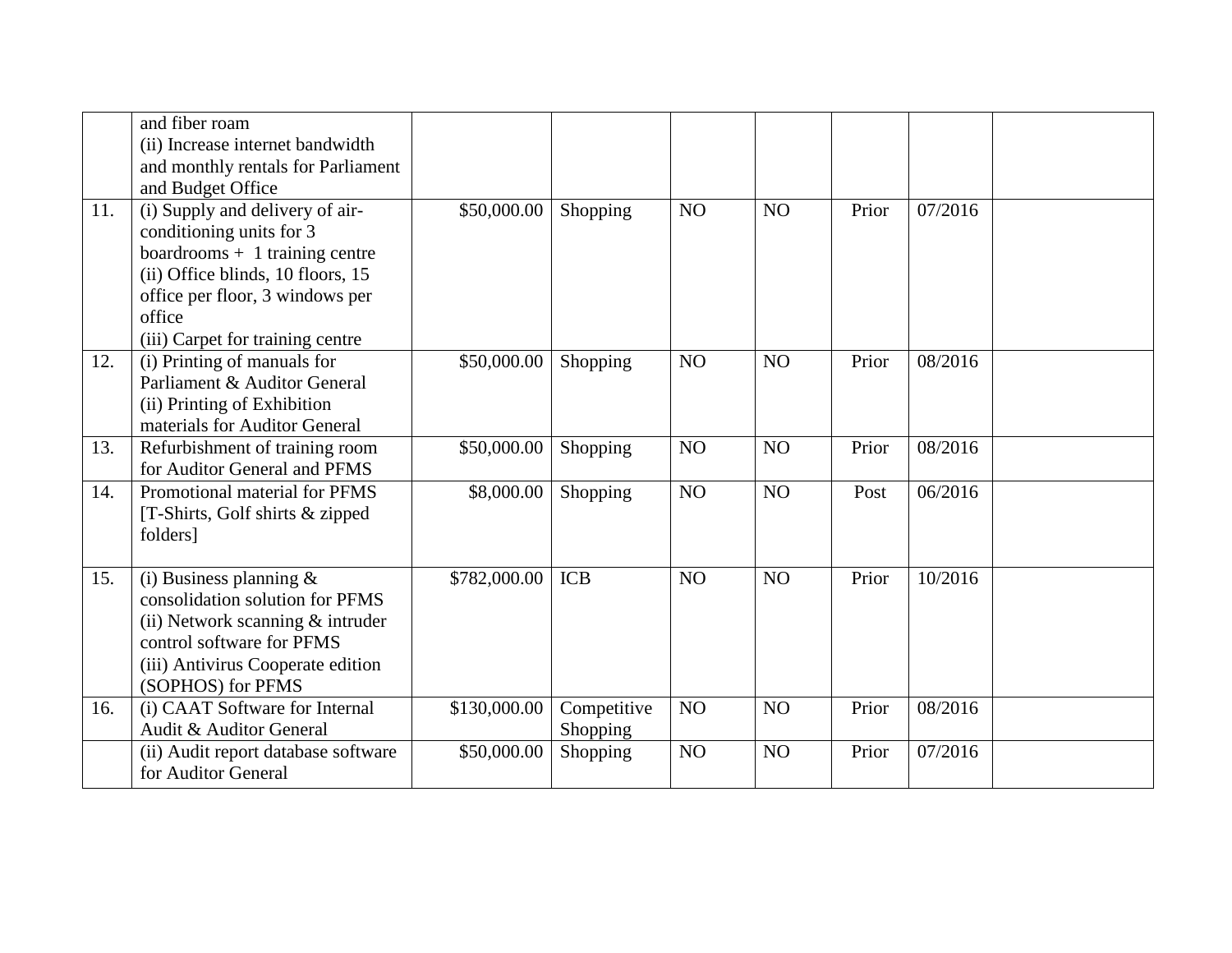|              | (iii) Electronic Records          | \$50,000.00     | <b>Shopping</b> | N <sub>O</sub> | N <sub>O</sub> | Prior | 08/2016 |  |
|--------------|-----------------------------------|-----------------|-----------------|----------------|----------------|-------|---------|--|
|              | Management System for Auditor     |                 |                 |                |                |       |         |  |
|              | General                           |                 |                 |                |                |       |         |  |
|              | (iv) E-Learning facility for      | \$50,000.00     | Shopping        | N <sub>O</sub> | N <sub>O</sub> | Prior | 08/2016 |  |
|              | <b>Auditor General</b>            |                 |                 |                |                |       |         |  |
|              | Refurbishment of AG boardroom,    | 45,000.00       | Shopping        | N <sub>O</sub> | N <sub>O</sub> | Prior | 06/2016 |  |
|              | AG office and deputy AG's offices |                 |                 |                |                |       |         |  |
| <b>TOTAL</b> |                                   | \$10,886,000.00 |                 |                |                |       |         |  |
|              |                                   |                 |                 |                |                |       |         |  |

## **III. Selection of Consultants**

**1. Prior Review Threshold**: Selection decisions subject to Prior Review by Bank as stated in Appendix 1 to the Guidelines Selection and Employment of Consultants:

|          | <b>Selection Method</b>     | <b>Prior Review Threshold</b> | .`omments |
|----------|-----------------------------|-------------------------------|-----------|
|          | Competitive Methods (Firms) | Up to US\$300,000.00          |           |
| <u>.</u> | Single Source (Firms)       | All contracts                 |           |
|          | Individual Consultant       | Up to US\$20,000.00           |           |
|          | <b>Least Cost Selection</b> | Up to \$300,000.00            |           |

- **2. Short list comprising entirely of national consultants**: Short list of consultants for services, estimated to cost less than \$50,000.00 equivalent per contract, may comprise entirely of national consultants in accordance with the provisions of paragraph 2.7 of the Consultant Guidelines.
- **3. Any Other Special Selection Arrangements:** [including advance procurement and retroactive financing, if applicable]
- **4. Consultancy Assignments with Selection Methods and Time Schedule**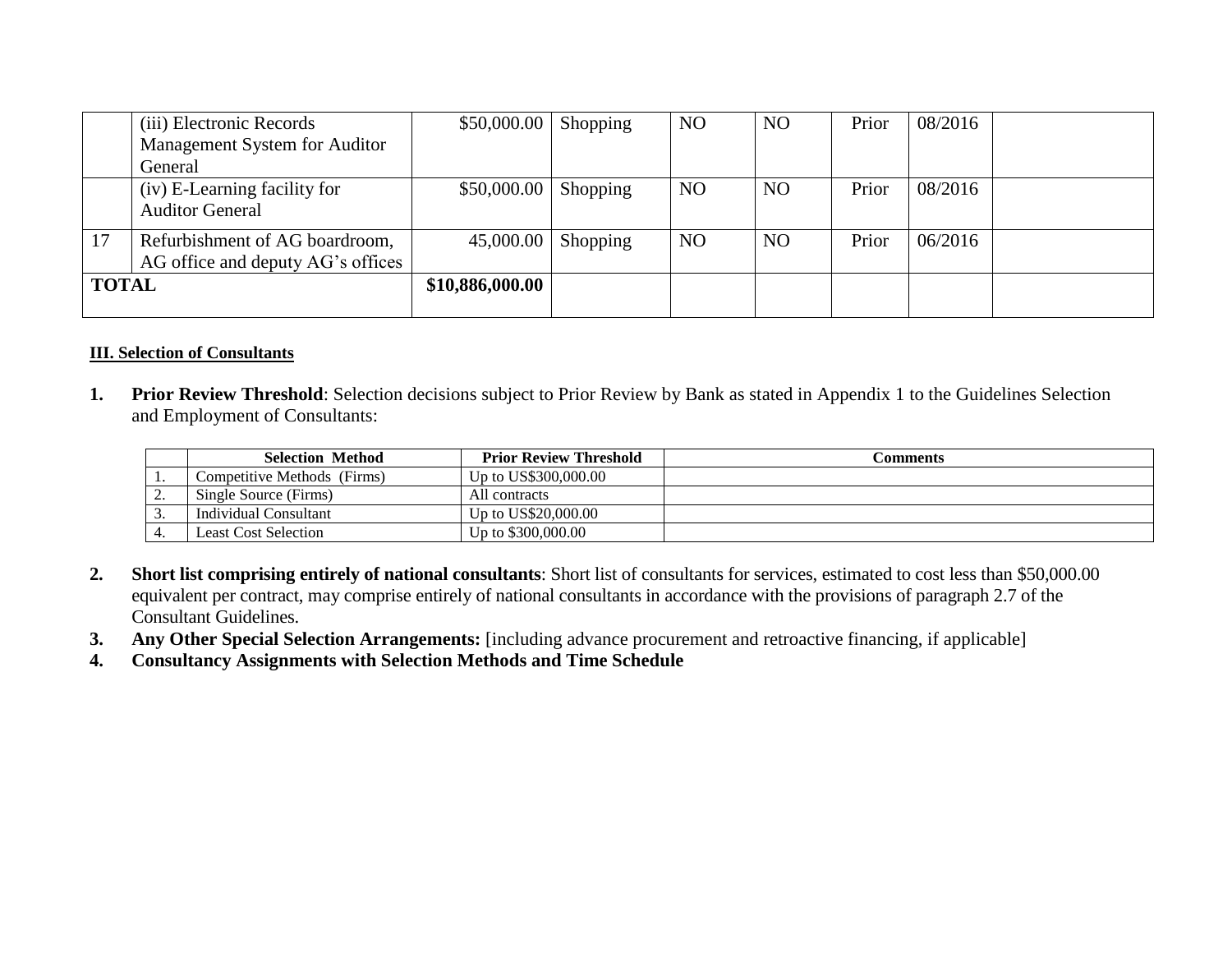#### PARLIAMENT OF ZIMBABWE

|              |                                                                                                                                | 3                        | 4                                 | ÷.                                      | 6                                                             |                 |
|--------------|--------------------------------------------------------------------------------------------------------------------------------|--------------------------|-----------------------------------|-----------------------------------------|---------------------------------------------------------------|-----------------|
| Ref.<br>No.  | <b>Description of Assignment</b>                                                                                               | <b>Estimated</b><br>Cost | <b>Selection</b><br><b>Method</b> | <b>Review by Bank</b><br>(Prior / Post) | <b>Expected Proposals</b><br><b>Submission</b><br><b>Date</b> | <b>Comments</b> |
| 1.           | Consultancy services for the analysis of<br>2014 and 2015 audited Accounts                                                     | 14,000.00                | <b>COS</b>                        | Post                                    | 2016                                                          |                 |
| 2.           | Consultancy services for the analysis of<br>2016 and 2017 audited Accounts                                                     | 14,000.00                | <b>COS</b>                        | Post                                    | 2018                                                          |                 |
| 3.           | Consultancy services for the upgrade of<br>public accounts analysis toolkit                                                    | 2,500.00                 | IC                                | Post                                    | 2016                                                          |                 |
| 4.           | <b>Consultancy services for Programme</b><br>Coordination and Management (<br>Programme Coordinator & Programme<br>Accountant) | 288,000.00               | IC                                | Prior                                   | 2019                                                          |                 |
| <b>TOTAL</b> |                                                                                                                                | 318,500.00               |                                   |                                         |                                                               |                 |

#### OFFICE OF THE AUDITOR GENERAL

|             |                                                                                                                                                                                                     | 3                        | 4                                 |                                         | 6                                                      |                 |
|-------------|-----------------------------------------------------------------------------------------------------------------------------------------------------------------------------------------------------|--------------------------|-----------------------------------|-----------------------------------------|--------------------------------------------------------|-----------------|
| Ref.<br>No. | <b>Description of Assignment</b>                                                                                                                                                                    | <b>Estimated</b><br>Cost | <b>Selection</b><br><b>Method</b> | <b>Review by Bank</b><br>(Prior / Post) | <b>Expected Proposals</b><br><b>Submission</b><br>Date | <b>Comments</b> |
|             | Consultancy to study $&$ reengineer the system<br>and prepare check-lists (both commonly<br>applicable and sector specific) for use by<br>private sector auditors engaged in public<br>sector audit | $$15000$ IC              |                                   | Post                                    | 06/2016                                                |                 |
| 2           | Consultant to study and develop Office<br>structured training program                                                                                                                               | $$15000$ IC              |                                   | Post                                    | 06/2016                                                |                 |
| 3           | Hire consultant to develop procurement<br>audit programs and train staff                                                                                                                            | \$15 000                 | $\overline{C}$                    | Post                                    | 06/2016                                                |                 |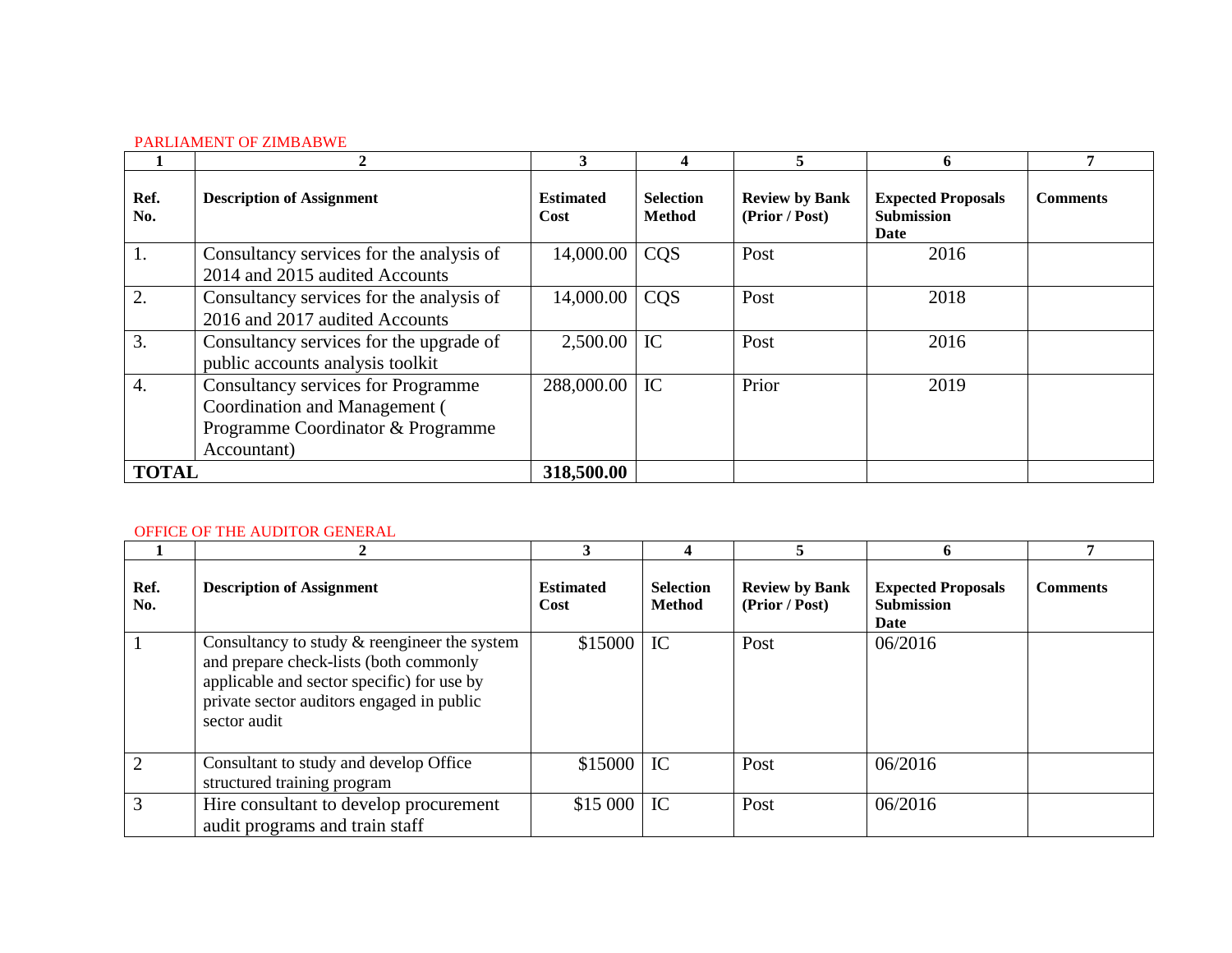| $\overline{4}$ | Hire Consultant to develop SAP audit<br>programs and to train staff on SAP audit                                                                          | \$30 000   IC |            | Prior | 09/2016 |  |
|----------------|-----------------------------------------------------------------------------------------------------------------------------------------------------------|---------------|------------|-------|---------|--|
| 6              | Hire consultancy to train Administration<br>staff on procurement and assets<br>management                                                                 | $$15000$ IC   |            | Post  | 09/2016 |  |
| $\tau$         | Consultant to Develop an IT application of<br>audit reports database, testing, rollout and end<br>user training (Phase I) and upgrades and<br>maintenance | \$35 000      | <b>CQS</b> | Prior | 03/2017 |  |
| 8              | Consultant to train Forensic and<br>investigative                                                                                                         | $$15000$ IC   |            | Post  | 03/2017 |  |
| 10             | Consultant to do feasibility study,<br>networking and development of the e-<br>learning programmes/courses                                                | \$20 000      | CQS        | Post  | 03/2017 |  |
| 11             | Hire consultant to design and develop<br>office journal and brochures                                                                                     | $$15000$ IC   |            | Post  | 06/2017 |  |
| <b>TOTAL</b>   |                                                                                                                                                           | \$175,000.00  |            |       |         |  |

#### **INTERNAL AUDIT**

|             |                                                                                                                                                                                       |                          |                                   |                                            | 6                                                                |                 |
|-------------|---------------------------------------------------------------------------------------------------------------------------------------------------------------------------------------|--------------------------|-----------------------------------|--------------------------------------------|------------------------------------------------------------------|-----------------|
| Ref.<br>No. | <b>Description of Assignment</b>                                                                                                                                                      | <b>Estimated</b><br>Cost | <b>Selection</b><br><b>Method</b> | <b>Review</b><br>by Bank<br>(Prior / Post) | <b>Expected</b><br><b>Proposals</b><br><b>Submission</b><br>Date | <b>Comments</b> |
| 1.          | Consultancy for the review of the internal<br>audit legal and regulatory framework and<br>current practices                                                                           | $10,000.00$   IC         |                                   | Post                                       | 07/2016                                                          |                 |
| 2.          | Stakeholders workshops with line<br>ministries, Ministry of Finance and<br>Internal Audit teams, Audit Committee<br>members for agreement on the revised<br>mandate of Internal Audit | $25,000.00$ IC           |                                   | Prior                                      | 07/2016                                                          |                 |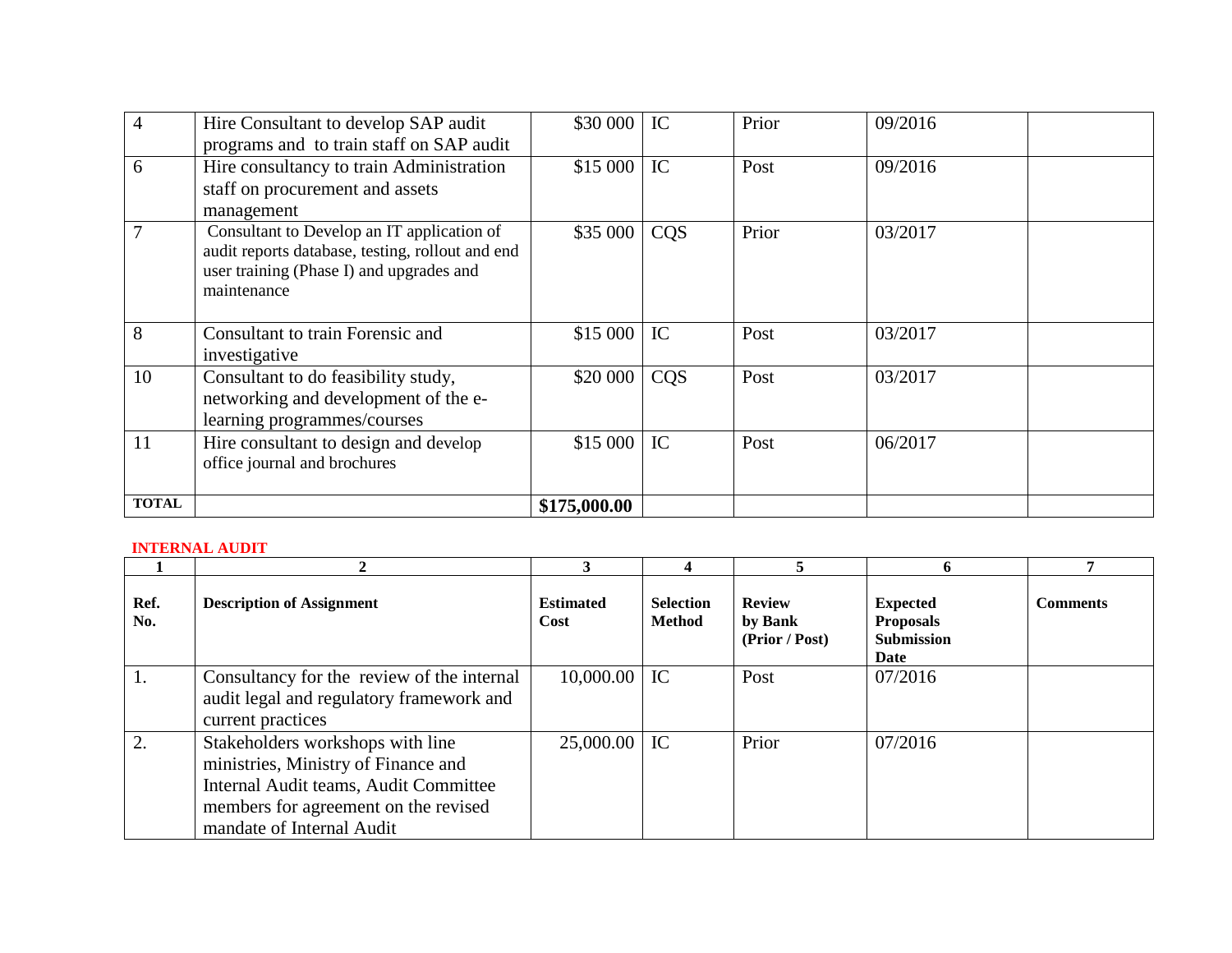| 3.           | Consultancy for review and identification<br>of skill requirements in Government<br><b>Internal Audit functions</b> | $10,000.00$ IC   |           | Post  | 08/2016 |  |
|--------------|---------------------------------------------------------------------------------------------------------------------|------------------|-----------|-------|---------|--|
| 4.           | Professional Certification in: CIA, CISA,<br>CISM, CFE, CRMA, CGAP, etc.<br>Certification.                          | 100,000.00       | <b>SS</b> | Prior | 09/2016 |  |
| 5.           | Training needs Assessment                                                                                           | $10,000.00$   IC |           | Post  | 09/2016 |  |
| 6.           |                                                                                                                     |                  |           |       |         |  |
| <b>TOTAL</b> |                                                                                                                     | 155,000.00       |           |       |         |  |

## **IV. Implementing Agency Capacity Building Activities with Time Schedule**

**1. In this section the agreed Capacity Building Activities (some items could be from CPAR recommendation) are listed with time schedule** 

#### **PARLIAMENT OF ZIMBABWE**

| No.              | <b>Expected outcome /</b><br><b>Activity Description</b>                                                                      | <b>Estimated Cost</b> | <b>Estimated</b><br><b>Duration</b> | <b>Start Date</b> | <b>Comments</b>                                                    |
|------------------|-------------------------------------------------------------------------------------------------------------------------------|-----------------------|-------------------------------------|-------------------|--------------------------------------------------------------------|
|                  |                                                                                                                               |                       |                                     |                   |                                                                    |
|                  | Public Accounts Committee visits to<br>Parastatals for ground verification                                                    | 129,500.00            | 5 days                              | 06/2016           | This activity will be<br>implemented within a<br>period of 4 years |
| 2.               | Public Accounts Committee visits to Local<br>authorities                                                                      | 129,500.00            | 5 days                              | 07/2016           | This activity will be<br>implemented within a<br>period of 4 years |
| 3                | Public Accounts Committee visits to<br><b>Government Departments</b>                                                          | 129 500.00            | 5 days                              | 06/2016           | This activity will be<br>implemented within a<br>period of 4 years |
| $\overline{4}$ . | Capacity building of the Public Accounts<br>Committee and Committee on Finance &<br>Economic development in economic literacy | 75,000.00             | 5 days                              | 06/2016           |                                                                    |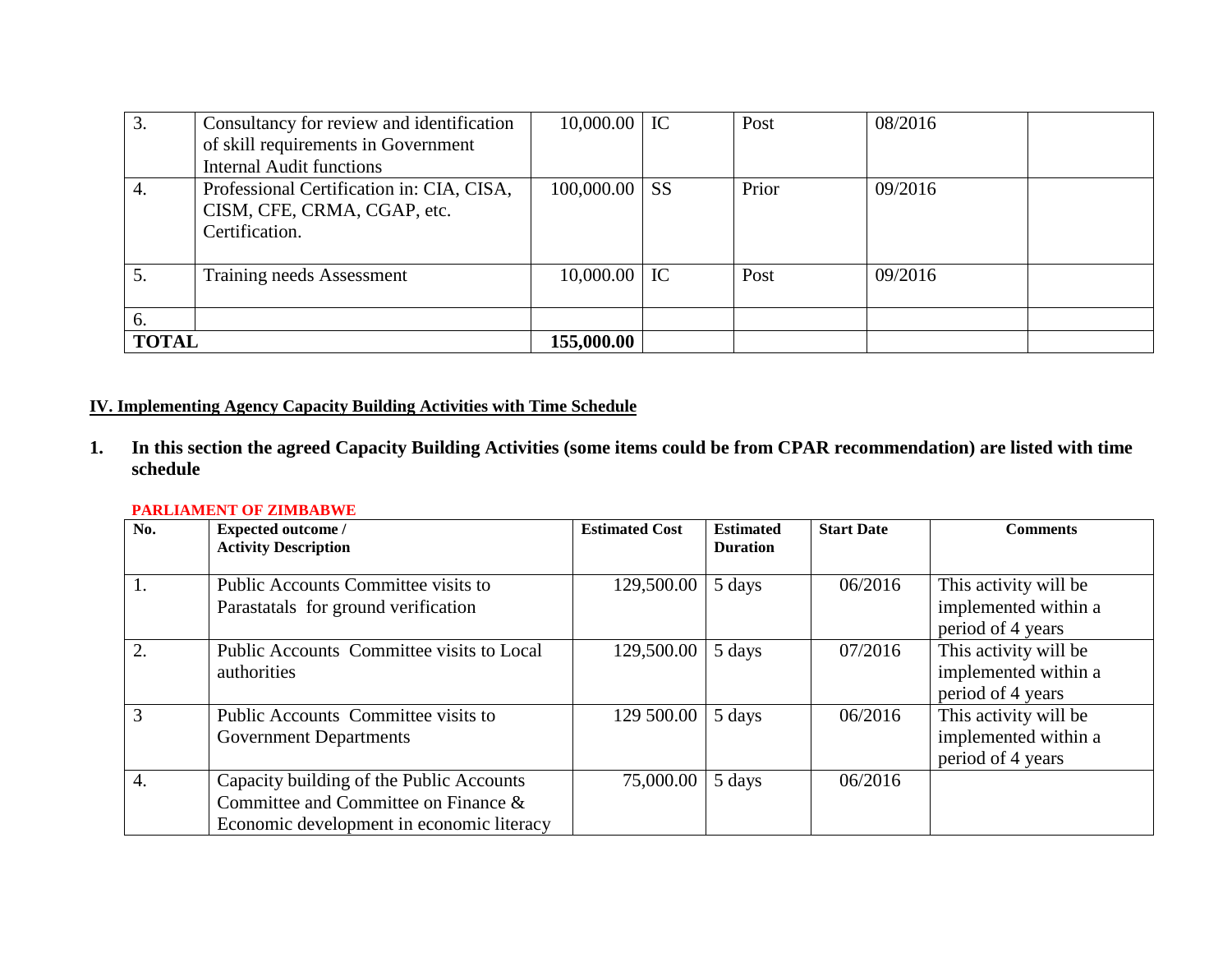|                  | and development issues                        |            |          |               |                      |
|------------------|-----------------------------------------------|------------|----------|---------------|----------------------|
| $\overline{5}$ . | Benchmarking visits by PAC and Committee      | 67,450.00  | 5 days   | 07/2016       |                      |
|                  | on Finance & Economic Development to          |            |          |               |                      |
|                  | learn best practices and share experiences    |            |          |               |                      |
| 6.               | Analysis of 2014 Audited Public accounts for  | 27,125.00  | 3 days   | 05/2016       |                      |
|                  | local authorities                             |            |          |               |                      |
| 7.               | Analysis of 2015 Audited Public accounts for  | 27,125.00  | 3 days   | 05/2016       |                      |
|                  | local authorities                             |            |          |               |                      |
| 8.               | Analysis of 2016 Audited Public accounts for  | 27,125.00  | 3 days   | 2017          | Implemented within 2 |
|                  | government departments and parastatals        |            |          |               | years                |
| 9.               | Analysis of 2017 Audited Public accounts for  | 27,125.00  | 3 days   | 2018          | Implemented within 2 |
|                  | government departments and parastatals        |            |          |               | years                |
| 10.              | Follow up on recommendations made by the      | 30,955.00  | 10 days  | 2016          |                      |
|                  | PAC to the Executive                          |            |          |               |                      |
| 11.              | Attachment of five PBO Staff to Parliaments   | 17,500.00  | 14 days  | 2016          |                      |
|                  | with functional Parliament Budget Offices     |            |          |               |                      |
| 12.              | Study tour of 5 POB Staff to Parliaments with | 22,500.00  | 5 days   | 2016          |                      |
|                  | functional budget offices                     |            |          |               |                      |
| 13.              | Support to the Committees of Finance $\&$     | 410,000.00 | 5 days   | $2016 - 2018$ | Implemented within 3 |
|                  | Economic Development, Agriculture, Mines      |            |          |               | years                |
|                  | & Energy and Gender & Community               |            |          |               |                      |
|                  | Development on Pre-budget and post budget     |            |          |               |                      |
|                  | consultations with stakeholders and the       |            |          |               |                      |
|                  | public.                                       |            |          |               |                      |
| 14.              | Support to 25 Portfolio and Thematic          | 272,945.00 | 5 days   | 2016-2018     | Implemented within 3 |
|                  | Committees to analyze monthly, quarterly and  |            |          |               | years                |
|                  | annual Government, parastatals and local      |            |          |               |                      |
|                  | authorities reports for 2015 to 2017          |            |          |               |                      |
| 15.              | Training of Committee Clerks and              | 82,500.00  | 5 days   | 2016-2017     |                      |
|                  | Researchers on Parliamentary business         |            | within 2 |               |                      |
|                  |                                               |            | years    |               |                      |
| 16.              | Train media in the business of Parliament     | 22,975.00  | 3 days   | 06/2016       |                      |
| 17.              | Train Civil Society Organisations (CSOs) in   | 22,975.00  | 3 days   | 06/2016       |                      |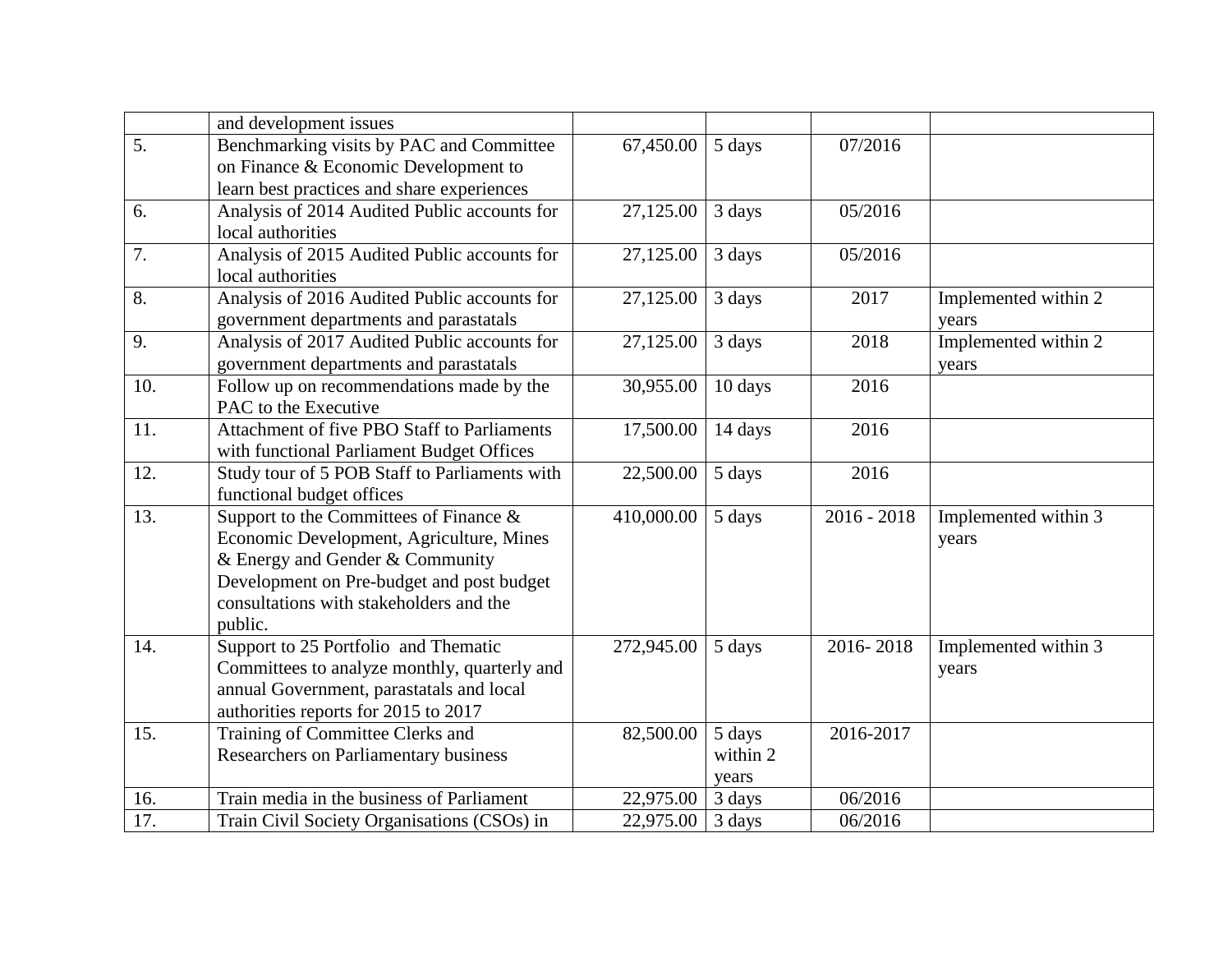| $\sim$<br>the<br>busine:<br>1ament<br>$\Omega$<br>ан |                   |  |  |
|------------------------------------------------------|-------------------|--|--|
| тот<br>$\mathbf{I}$<br>17 D.D                        | -00<br>00A<br>$-$ |  |  |

#### OFFICE OF THE AUDITOR GENERAL

| No.            | <b>Expected outcome /</b><br><b>Activity Description</b>                                                                                                                                        | <b>Estimated Cost</b> | <b>Estimated Duration</b> | <b>Start Date</b> | <b>Comments</b> |
|----------------|-------------------------------------------------------------------------------------------------------------------------------------------------------------------------------------------------|-----------------------|---------------------------|-------------------|-----------------|
|                | Train auditors in use of ISSAIs                                                                                                                                                                 | \$13 000              | 5 days                    | 06/2016           |                 |
| $\overline{2}$ | To enable auditors in each phase to<br>professionalize with professional<br>examinations like ACCA, ICAZ, CPA,<br>CISA, CFE, CIA, CISM, CIPS, CIS,)                                             | \$90000               | Throughout the year       | 06/2016           |                 |
| 3              | Five day training on computer server,<br>operating system, ethical hacking and<br>network monitoring to IT staff and IT auditors<br>(10)                                                        | \$11 000              | 5 days                    | 07/2017           |                 |
| $\overline{4}$ | Customisation of Quality assurance Manual                                                                                                                                                       | \$15 000              | 5 days                    | 07/2016           |                 |
| 5              | Training Public Relations Committee,<br>Records staff and Personal Assistants on<br>effective communication on customer care<br>(30 officers)                                                   | \$3 000               | 2 days                    | 07/2016           |                 |
| 6              | 5 officers Study tour on tendering,<br>management of contracted audits, audit of<br>Private Public Partnerships for benchmarking<br>on checklists on supervision, monitoring $\&$<br>evaluation | \$12 000              | 4 days                    | 08/2016           |                 |
| $\overline{7}$ | AFROSAI-E to assist with audit flow. 2<br>Officers from AFROSAI-E to be funded to<br>travel to Zimbabwe for the Audit flow<br>installation and training of champions                            | \$38000               | 5 days                    | 08/2016           |                 |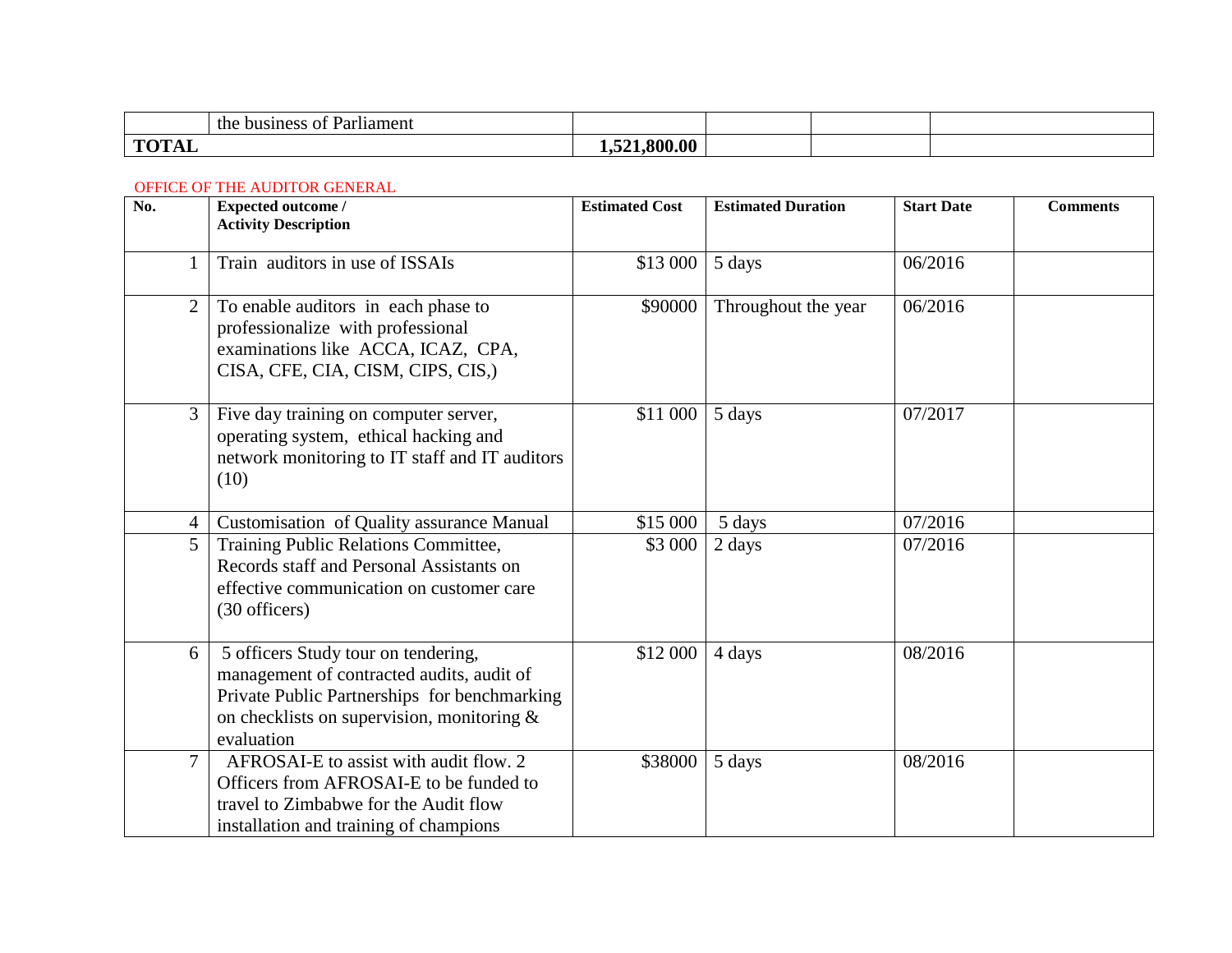|    | 8                   | Conduct workshop for Audit Managers and<br>staff in communications with private sector<br>audit firms, supervision, review of output and<br>consolidation of audit findings | \$15 000  | 3 days | 08/2016 |  |
|----|---------------------|-----------------------------------------------------------------------------------------------------------------------------------------------------------------------------|-----------|--------|---------|--|
|    | 9                   | Conduct workshop for private sector audit<br>participants on audit of public sector entities<br>and use of check-lists provided by OAG<br>(phase 1)                         | \$25 000  | 3 days | 08/2016 |  |
|    | 1<br>$\overline{0}$ | Train 40 auditors on Financial and Regularity<br>Audit - Principal & senior Auditors                                                                                        | \$50 000  | 5 days | 08/2016 |  |
| 11 |                     | AFROSAI-E supported training programme<br>on auditing extractive industries for 50<br>auditors                                                                              | \$49 000  | 5 days | 08/2016 |  |
| 12 |                     | Workshop for 60 officers to develop standard<br>processes and checklist for audit of missions<br>and orient auditors to mission audit in a<br>workshop                      | \$2700    | 2 days | 09/2016 |  |
| 13 |                     | Support expenses of pilot audit 25 mission<br>offices - 2 officers @ each mission 5 days per<br>mission.                                                                    | \$180 000 | 5 days | 09/2016 |  |
| 14 |                     | Train 40 auditors on Financial and Regularity<br>Audit - senior Auditors & Auditor grade                                                                                    | \$50 000  | 5 days | 09/2016 |  |
| 15 |                     | Training 80 auditors on use of MS Excel, data<br>extraction and analysis.                                                                                                   | \$100 000 | 5 days | 09/2016 |  |
| 16 |                     | Roll out training of Housekeeping functions<br>on OAG.                                                                                                                      | \$8 000   | 5 days | 09/2016 |  |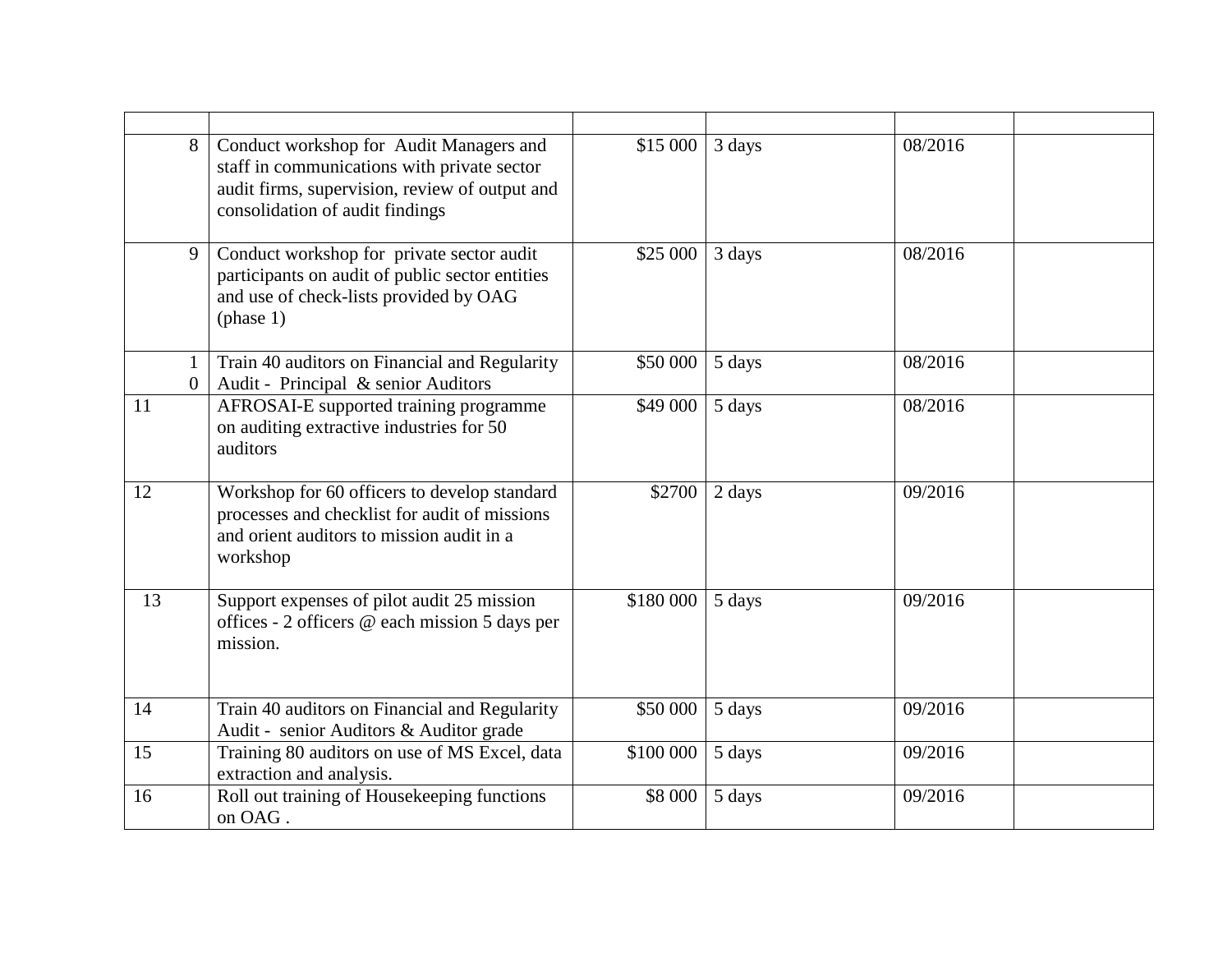| 17              | Train 60 auditors in Procurement audit                                                                                                                    | \$11 000 | 5 days              | 09/2016 |  |
|-----------------|-----------------------------------------------------------------------------------------------------------------------------------------------------------|----------|---------------------|---------|--|
| 18              | Train 80 auditors on Revenue Audit                                                                                                                        | \$15 000 | 3 days              | 10/2016 |  |
| 19              | Nominate participants to attend IT Audit, HR,<br>Communication seminars / Technical updates<br>of AFROSAI-E, or other Member SAI<br>conducted conferences | \$15 000 | 5 days              | 10/2016 |  |
| 20              | MEFMI training in Public Debt 25 auditors                                                                                                                 | \$10 000 | 5 days              | 10/2016 |  |
| $\overline{21}$ | SAP Academy for IT, Finance & Admin<br>personnel 4 officers                                                                                               | \$45 000 | 3 weeks             | 10/2016 |  |
| 22              | 5 Performance & 5 Regularity audit<br>officials to attend AFROSAI-E technical<br>updates and refresher course (phase1)                                    | \$35 000 | $5 - 10$ days       | 11/2016 |  |
| 23              | <b>OAG Annual Technical Update</b>                                                                                                                        | \$10 000 | 5 days              | 02/2017 |  |
| $\overline{24}$ | Study tour of 5 officers to a country where<br>SAP systems are established and SAI has<br>standard processes in place for auditing SAP<br>system          | \$15 000 | 5 days              | 02/2017 |  |
| 25              | International study tour (6 officers) to SAI<br>that has advanced Performance Audit<br>practices                                                          | \$22 000 | 5 days              | 02/2017 |  |
| 26              | To enable auditors in each phase to<br>professionalize with professional<br>examinations like ACCA, ICAZ, CPA,<br>CISA, CFE, CIA, CISM, CIPS, CIS,)       | \$90 000 | Throughout the year | 02/2017 |  |
| 27              | Training on the new Audit reporting standard<br>ISSAI 1701 in preparation of the OAG 2016                                                                 | \$15 000 | 2 days              | 02/2017 |  |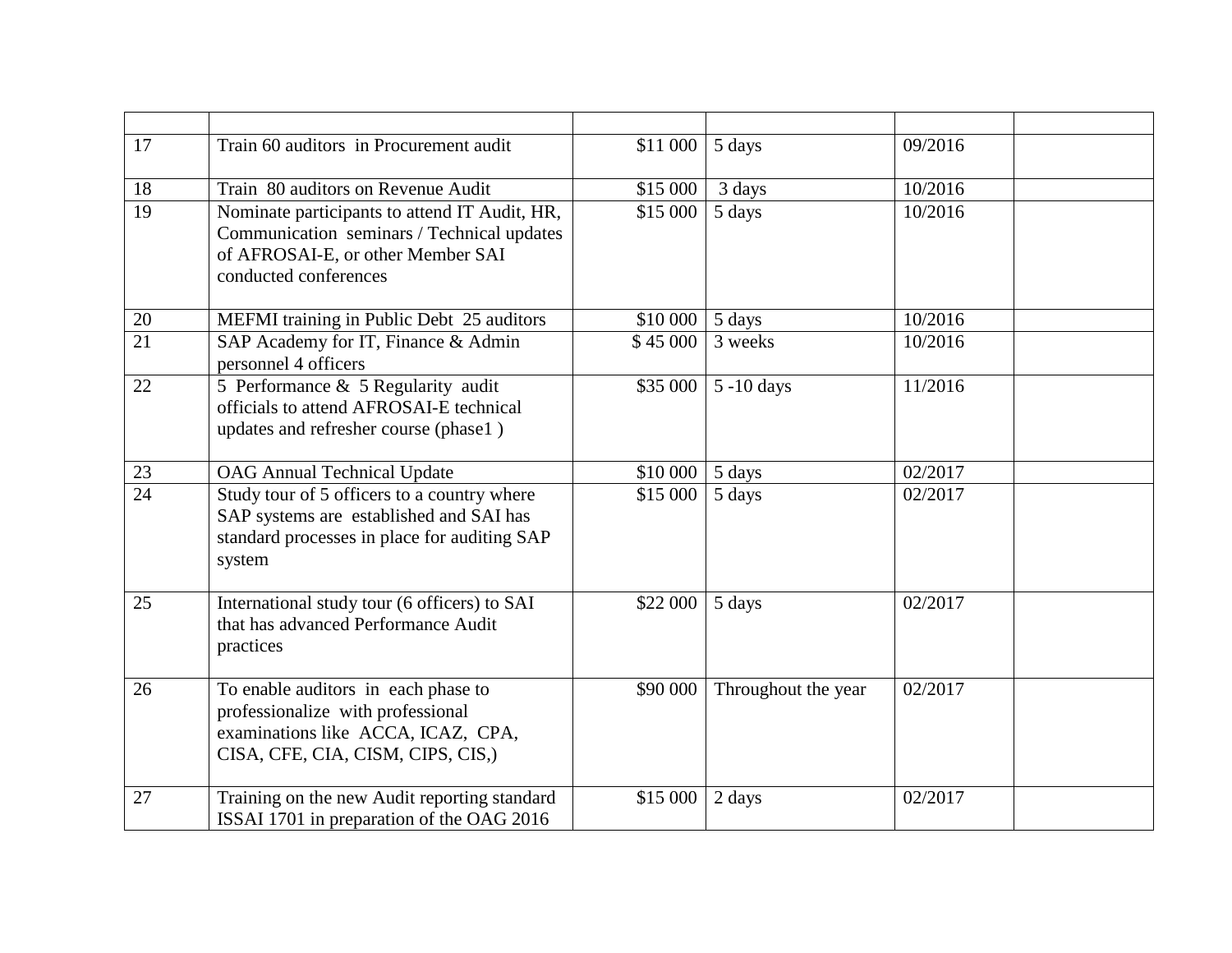|              | Audit report                                                                                                                            |                |          |         |  |
|--------------|-----------------------------------------------------------------------------------------------------------------------------------------|----------------|----------|---------|--|
| 28           | Training on IT application of audit reports<br>database                                                                                 | \$7 000        | 2 days   | 03/2017 |  |
| 29           | Training 50 auditors in use of IDEA                                                                                                     | \$50 000       | 5 days   | 03/2017 |  |
| 30           | To enable OAG staff to participate in the<br>Government of Accountability Office<br>fellowship                                          | \$35000        | 120 days | 03/2017 |  |
| 31           | Conduct IT audit jointly with support of a<br>SAI, which has extensive experience in IT<br>Audit                                        | \$15 000       | 20 days  | 04/2017 |  |
| 32           | workshop of core team (about 25 participants)<br>on iCAT assessment                                                                     | \$30 000       | 5 days   | 06/2017 |  |
| 33           | 3 members on Training for trainers<br>programmes for trainers in OAG in<br>development of course material and delivery<br>of programmes | \$15 000       | 5 days   | 06/2017 |  |
|              |                                                                                                                                         |                |          |         |  |
| <b>TOTAL</b> |                                                                                                                                         | \$1,096,700.00 |          |         |  |

#### **INTERNAL AUDIT**

| No. | <b>Expected outcome/</b>                                      | <b>Estimated Cost</b> | <b>Estimated</b> | <b>Start Date</b> | <b>Comments</b>                                                    |
|-----|---------------------------------------------------------------|-----------------------|------------------|-------------------|--------------------------------------------------------------------|
|     | <b>Activity Description</b>                                   |                       | <b>Duration</b>  |                   |                                                                    |
|     | <b>Roll-out of Internal Audit Committees</b>                  | 50,000.00             | 12 Months        | 01/2017           | This activity will be<br>implemented within a<br>period of 4 years |
|     | Launching and implementation of the Internal<br>Audit Manual. | 40,000.00             | 12 days          | 09/2016           | This activity will be<br>implemented within a<br>period of 4 years |
|     | Capacity building of the Internal Audit on<br><b>CAATS</b>    | 45,000.00             | 5 days           | 6/2016            | This activity will be<br>implemented within a                      |